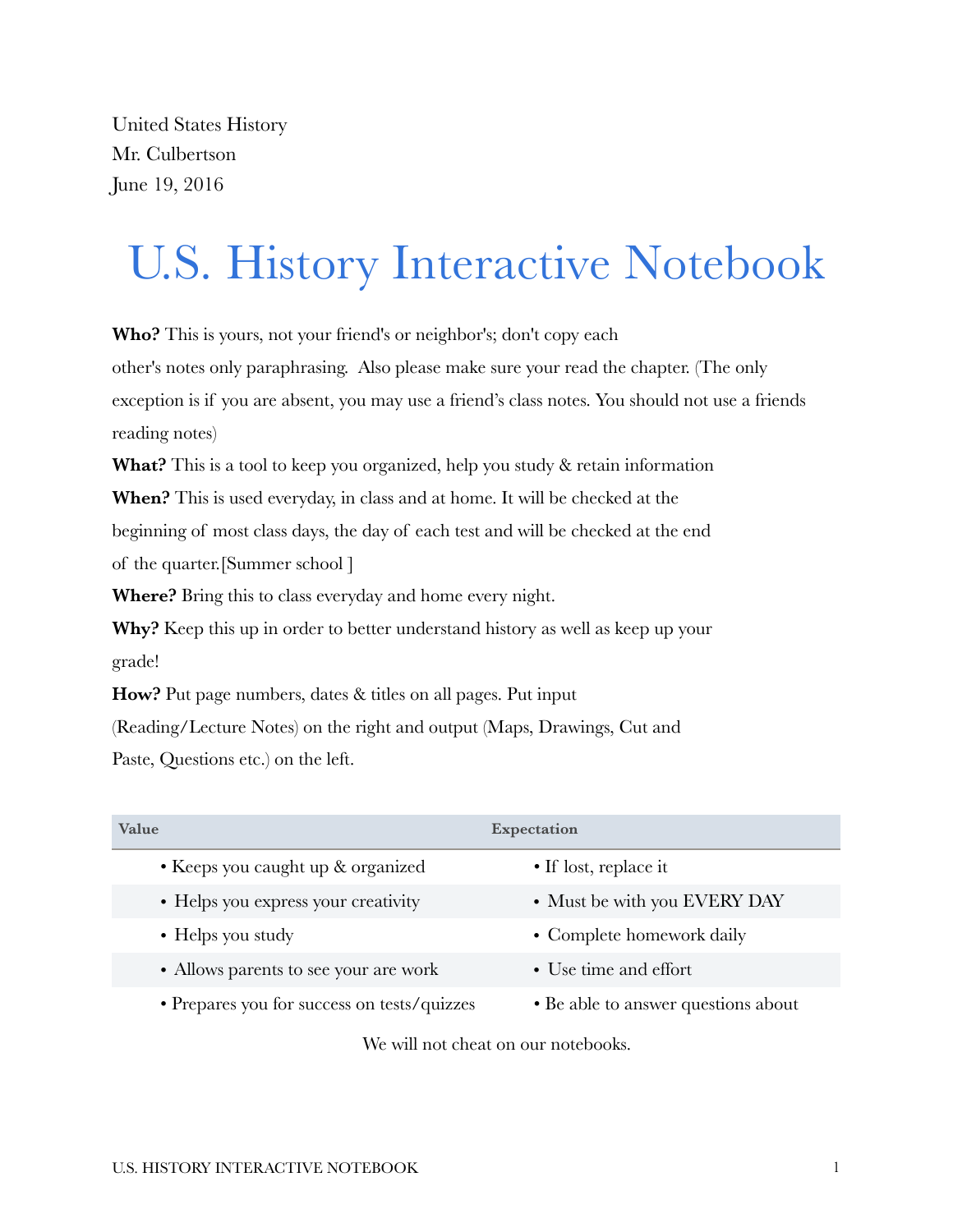### **What goes on the right side?**

#### **Input goes on the right side**

Interactive notebooks will be used in class daily to help you learn and remember historical concepts. This notebook style helps you sort and categorize information from class.

#### **How to take notes?**

*Reading notes:* Write down facts that would be hard to remember and broad concepts. Avoid complete sentences unless the sentence effectively summarized an important concept. Otherwise use short phrases and abbreviations.

*Lecture notes:* Similar to reading notes. Write down anything hard to remember. Listen for anything repeated. If I say something 3 or more times make sure it is in your notes. If I write it on the board, it should be in your notes. If I say "this is important" or "this will be on a test" put it in your notes. Include important comments and questions from students as well as the teacher. With lecture notes it is important to keep up, so use abbreviations and symbols instead of writing out whole words.

#### **Please Note**

The following information always goes on the right side.

Any information given in class: lecture notes, book notes, goals, and homework questions.

#### **New Vocabulary**

Anything to do with a test - questions, answers, etc.

#### **Every page should have the following information**

DATE in the upper right corner **TITLE** PAGE NUMBERS in the bottom outside corner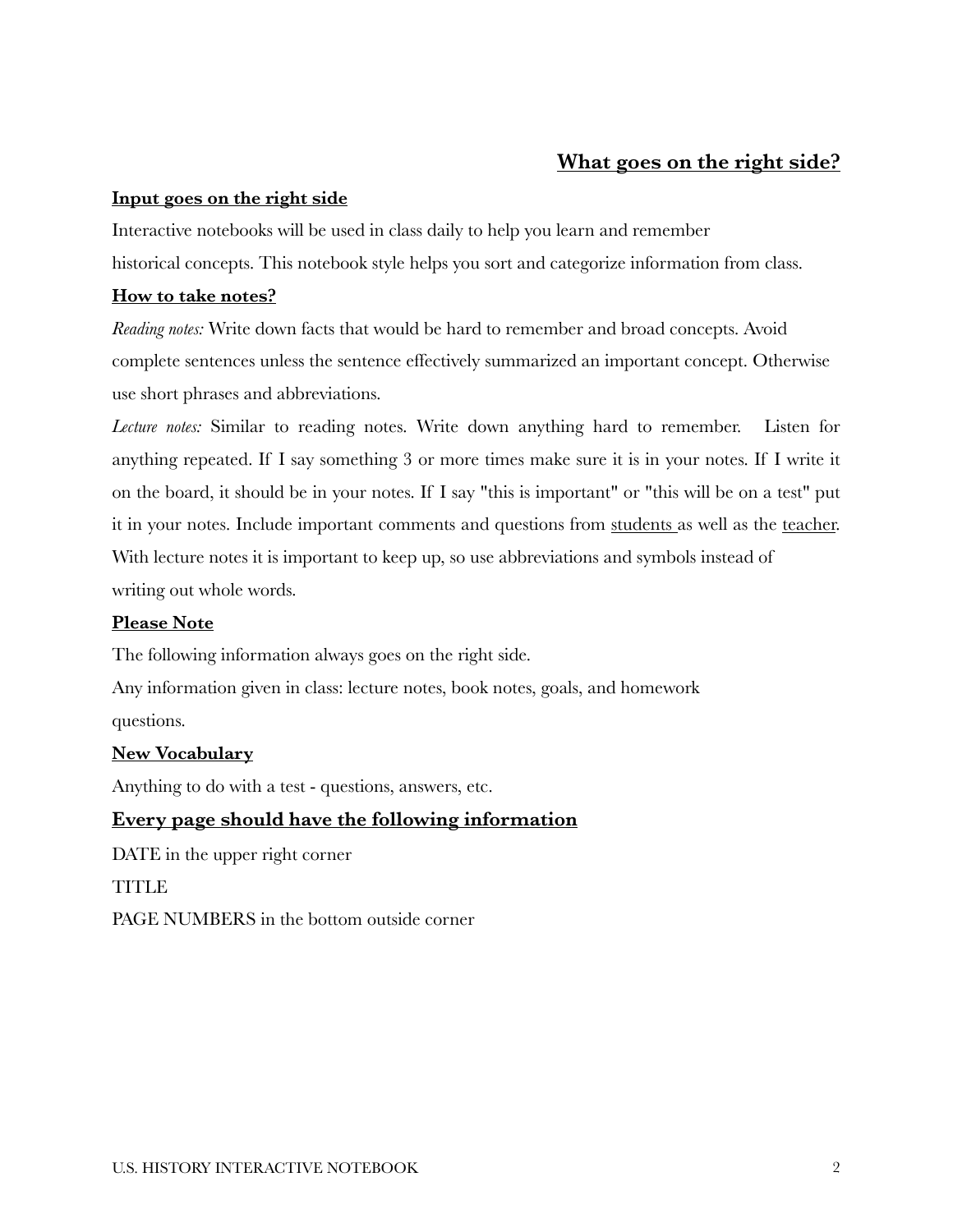# **What goes on the left side?**

## **Output goes on the left side?**

The left side demonstrates your understanding of the information from the right side. You will work with the input and interact with the information in a creative and unique way.

#### **Please Note**

Every left page gets used. If I don't assign anything specific, it's up to you to put something there. Always use color, it helps the brain remember and organize information. Since the left side is individual work, I should never see the same ["exact"] work from two students. In any particular chapter's work you should not repeat the same kind of output for each left side. In other words, every left side should be a different option from the list below for each section/chapter's work. If in doubt, ask the Teacher.

#### **Possibilities for the left side [see interactions sheet PDF download]**

*General ideas for interactions:* 

- 1. Draw a map of 2. Write a paragraph or story 3. Write a fictional story based of historical facts 4. Create a quiz summarizing the part of questions and information from the reading. with answers that illustrates important topics. 5. Make a cartoon 6. Create a Venn or thinking map 7. Create a crossword puzzle 8. Create a comic strip or diagram or bubble crossword puzzle. timeline showing illustration of an map, or flow chart. the relationship of event or concept. events and important dates. 9. Write a newspaper story connections10. Draw a picture. 11. Write a list of a least 5 questions that go beyond the reading or lecture.12. Write a song or a poem.. 13. Draw the setting of the events - the town, landscape, etc. 14. Identify mistakes made by someone in history and how you would have done it better. 15. Recognize the bias[taking sides] in your notes and rewrite the history from the other side. 16. OK. You are really creative. Come up with your own idea for the left side.
- 2. Please blog questions so everyone can help out. Follow the class rules and social contract. There will also be a rubric for this grade.